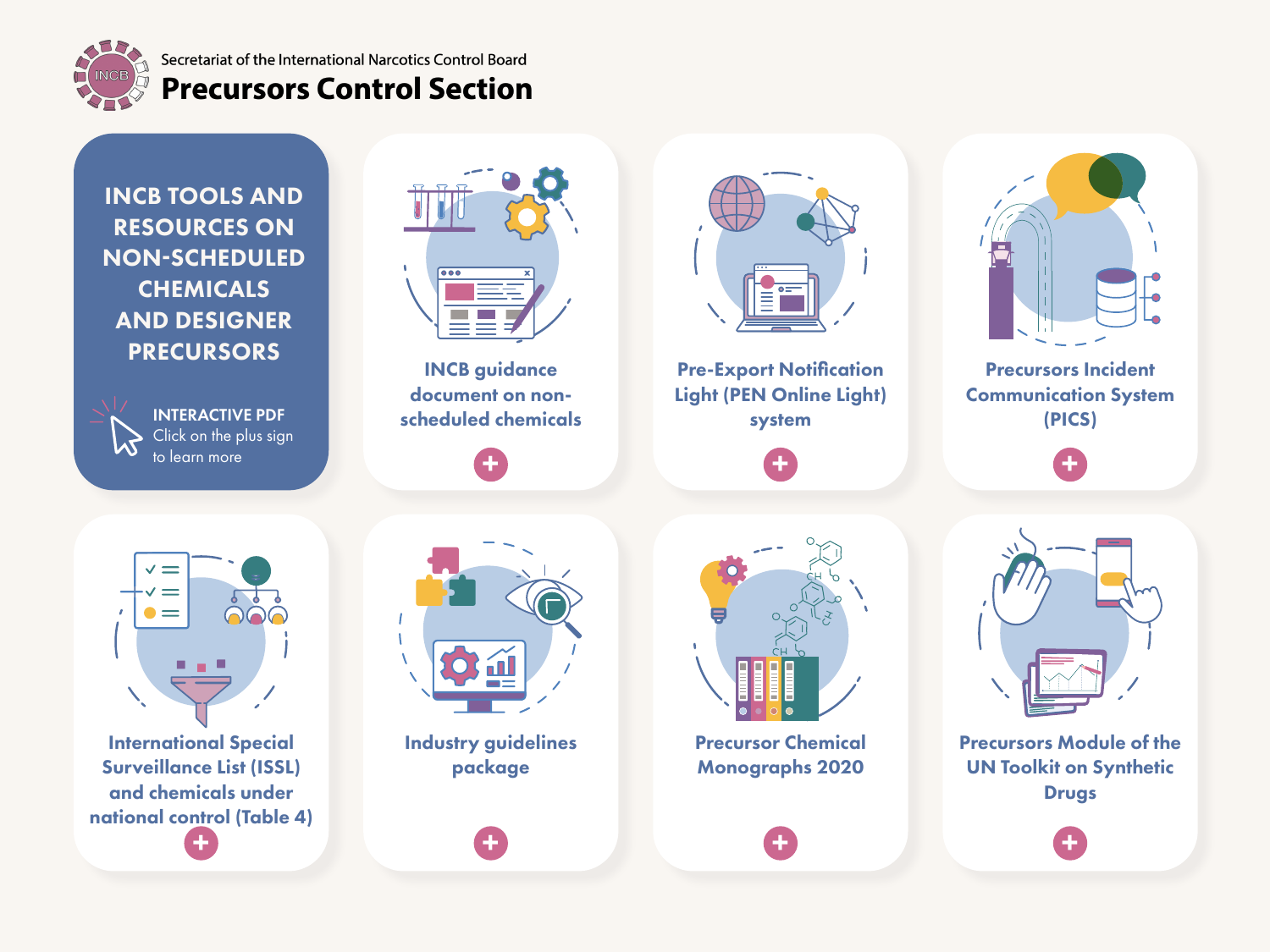<span id="page-1-0"></span>

INCB guidance document on non-scheduled chemicals

What is it? Guidance document

### Who is it for?

Regulatory authorities, law enforcement and other national authorities concerned with precursors-related matters, international organizations and general public

# When and why use it?

The document provides a collated list of options and concrete actions to address the proliferation of non-scheduled chemicals and designer precursors, including through international cooperation. It is an important resource for Governments looking to implement tried and feasible practices or use this document as a basis for cooperation globally.

#### How and where to access it?

The guidance is available online in all official UN languages at the following [link](https://www.incb.org/incb/en/precursors/Brochure/incb-guidance-document-options-non-scheduled-chemicals-designer-precursors.html).

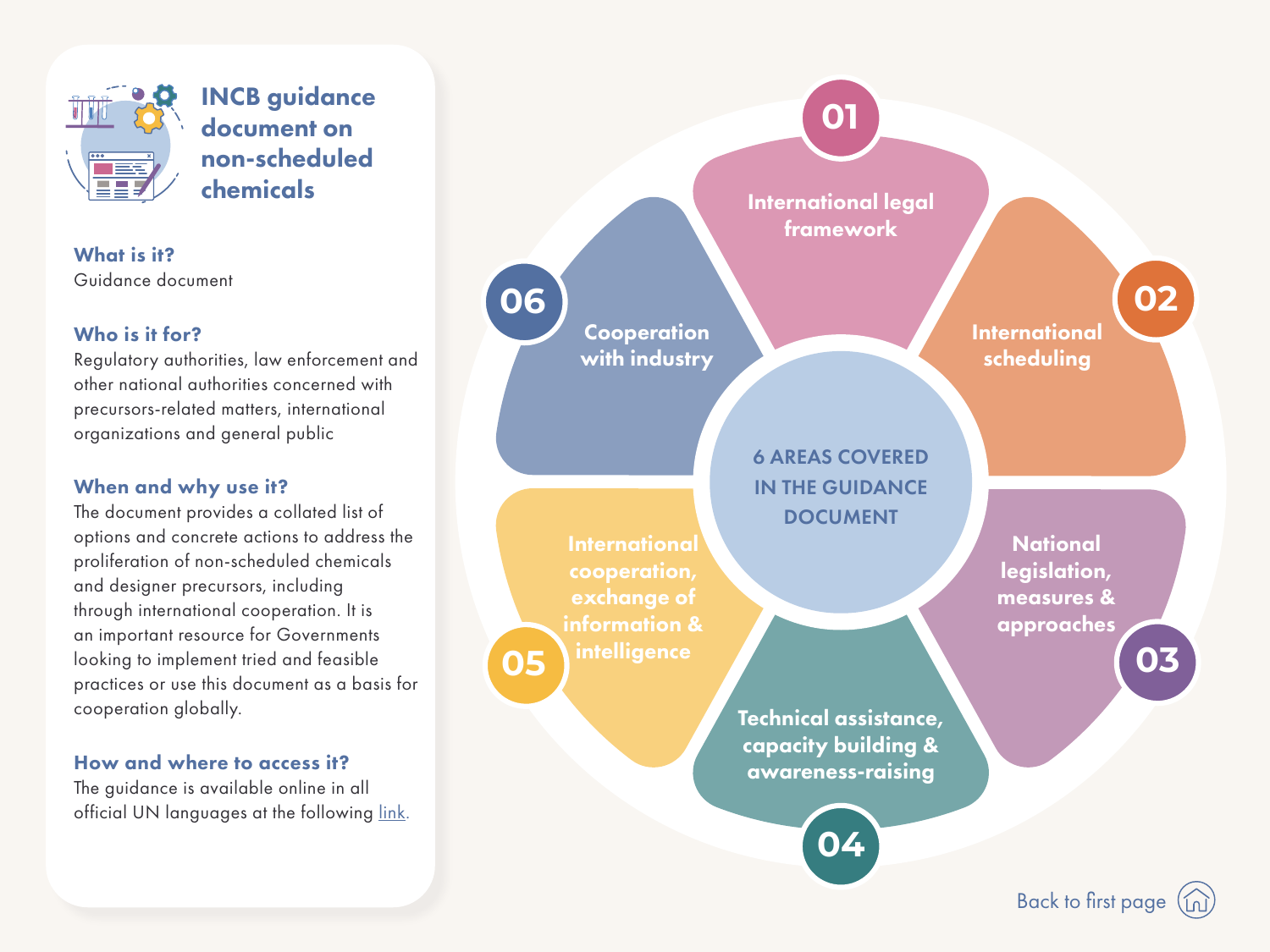<span id="page-2-0"></span>

Pre-Export Notification Light (PEN Online Light) system

What is it? Online tool (software) - in development

#### Who is it for?

National authorities concerned with the export of chemicals not included in Table I and II of the 1988 Convention. Users of PEN Online Light may be the same as or different from users already registered with PEN Online, depending on the national set-up

#### When and why use it?

PEN Online Light is a tool that exporting Governments can use to notify importing countries about planned shipments of internationally non-scheduled chemicals on a voluntary basis. It uses the same technology as PEN Online, which allows countries to exchange information on planned shipments of precursors included in the tables of the 1988 Convention.

#### How and where to access it?

This [link](https://pen.incb.org/) will bring users to the login page of the system.

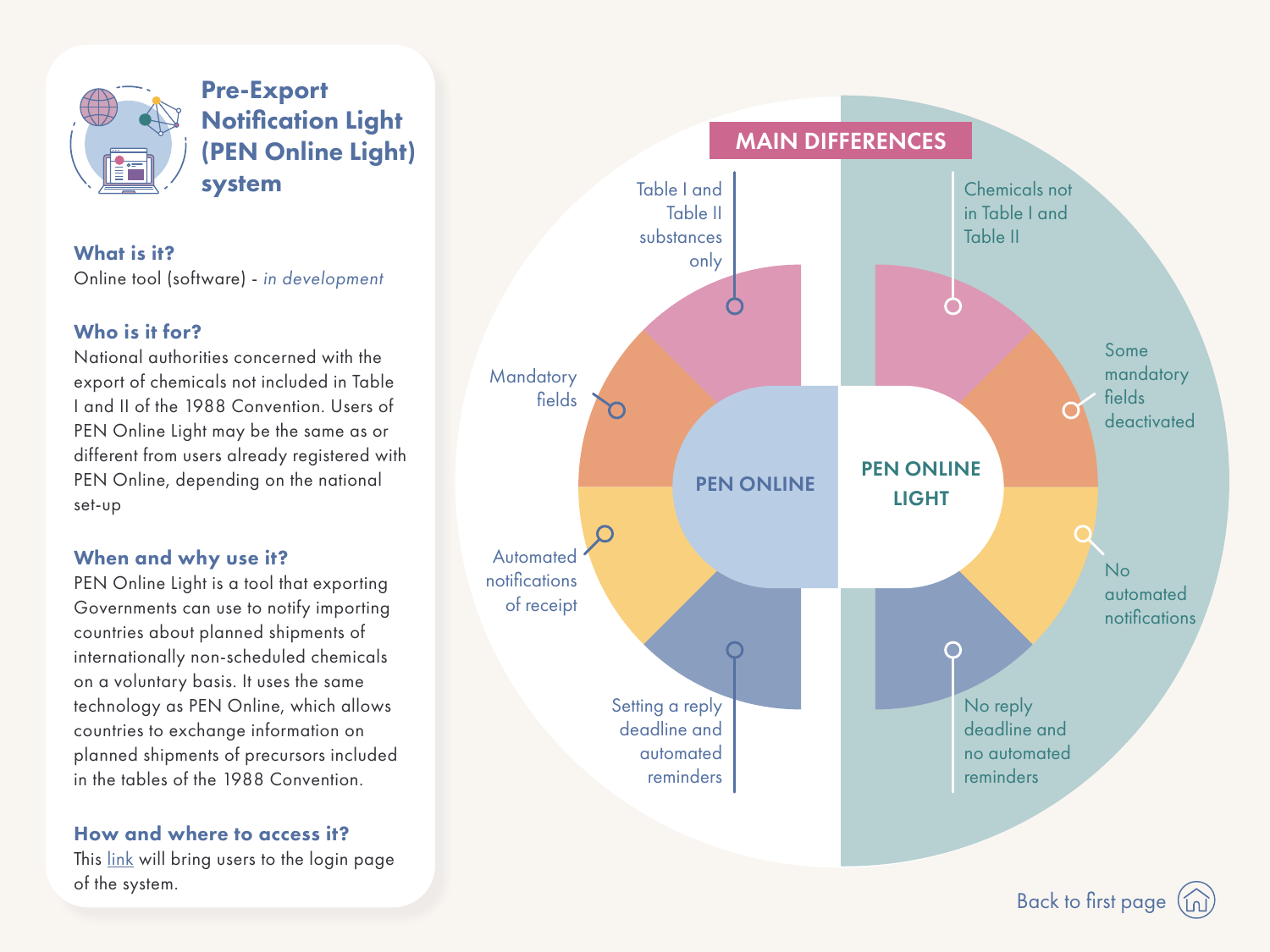<span id="page-3-0"></span>

What is it? Online tool for intelligence sharing (software)

#### Who is it for?

Regulatory and law enforcement authorities, involved in effecting seizures or investigating diversion of chemicals and equipment essential for drug manufacture

#### When and why use it?

PICS is the INCB's secure online tool to enhance real-time communication and information sharing between national authorities on precursor and equipment incidents and suspicious transactions. PICS users have access to real-time data to assist with investigations of incidents and will be able to quickly identify emerging chemicals and diversion patterns.

#### How and where to access it?

Accessible on a secure website [pics.incb.](http://pics.incb.org) [org](http://pics.incb.org) for registered users. Government agencies that would like to be granted access to PICS should send an email to [incb.pics@un.org.](mailto:incb.pics%40un.org?subject=)

#### REAL-TIME COMMUNICATION

Provides users with real-time information on precursor and equipment incidents worldwide at no charge to Governments

# INFORMATION THE SERVICE OF THE SERVICE OF THE SERVICE OF THE SERVICE OF THE SERVICE OF THE SERVICE OF THE SERVICE OF THE SERVICE OF THE SERVICE OF THE SERVICE OF THE SERVICE OF THE SERVICE OF THE SERVICE OF THE SERVICE OF

+3,500 PUBLISHED INCIDENTS

SHARING

of additional

photographs,

documents and

investigation

other files that can

be useful during an

shipping

Allows the sharing

information such as

+660 REGISTERED USERS

#### GOOGLE-TYPE SEARCHES

Allows "Google"-type searches enabling instant access to individual incidents and aggregated statistics

Provides contact details of the information owner to facilitate direct contact and the launching of joint investigations into seizures and identified cases of diversion

[Back to first page](#page-0-0)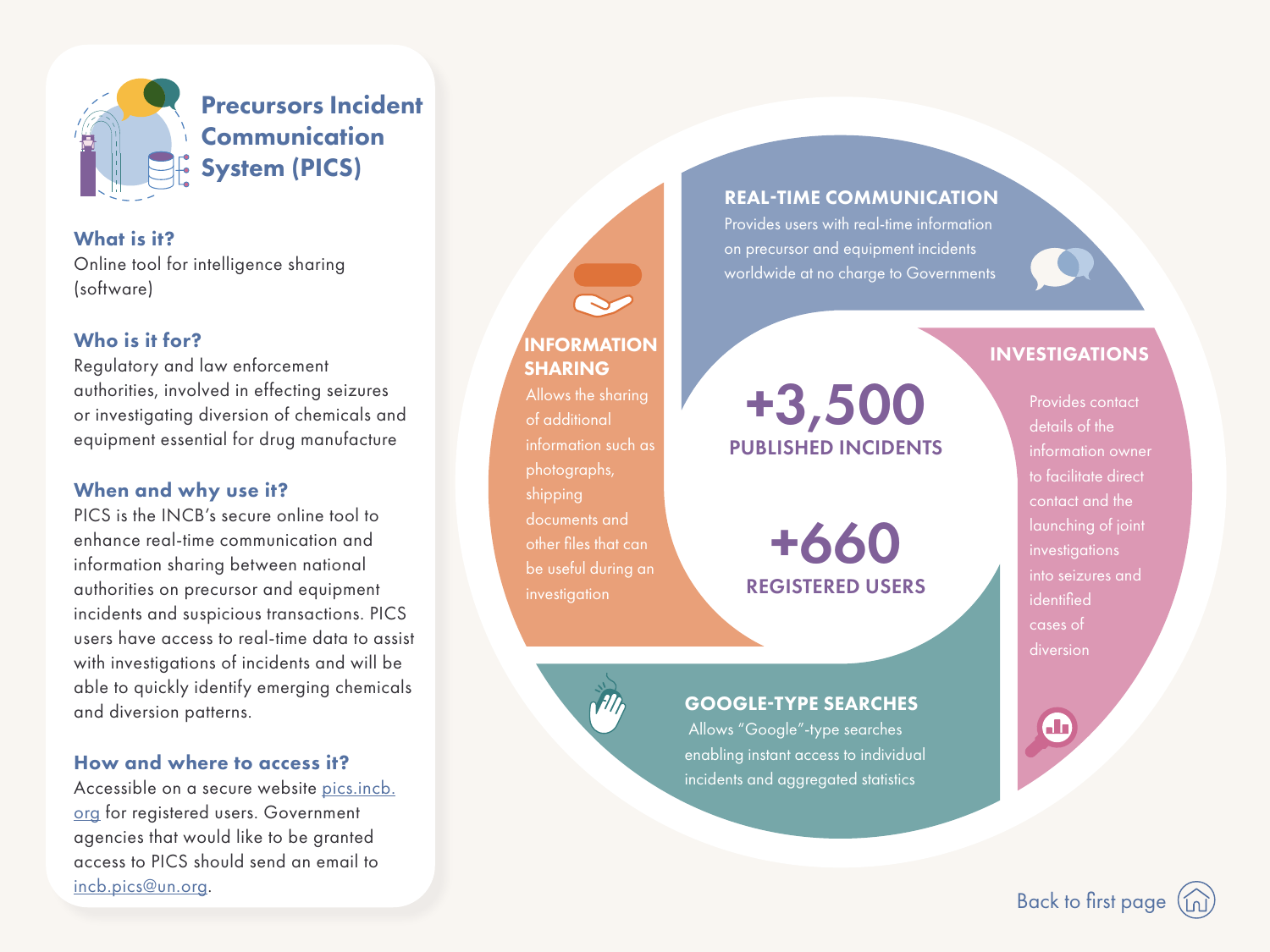<span id="page-4-0"></span>

# International Special Surveillance List (ISSL) and chemicals under national control (Table 4)

What is it?

Regularly updated list of chemicals of concern, which are not under international control (ISSL), and list of countries that apply controls on them (Table 4)

## Who is it for?

Government officials and competent national authorities empowered to regulate or enforce controls over precursors and essential chemicals and, through them, relevant industries

### When and why use it?

Traffickers increasingly seek chemicals not under international control as substitutes to scheduled substances. This has led to the establishment of a list (ISSL) of substitute and "new" chemicals, for which substantial information exists of their use in illicit drug manufacture, and a list of substances not under international control that are controlled at the national level in various countries ("Table 4"), with a view to assisting Governments to take appropriate action to prevent their diversion.

#### How and where to access it?

On the [INCB secure portal](https://www.incb.org/incb/en/precursors/cna.html) under "Information Package on the Control of Precursors".

## ISSL (PART B OF THE INFORMATION PACKAGE)

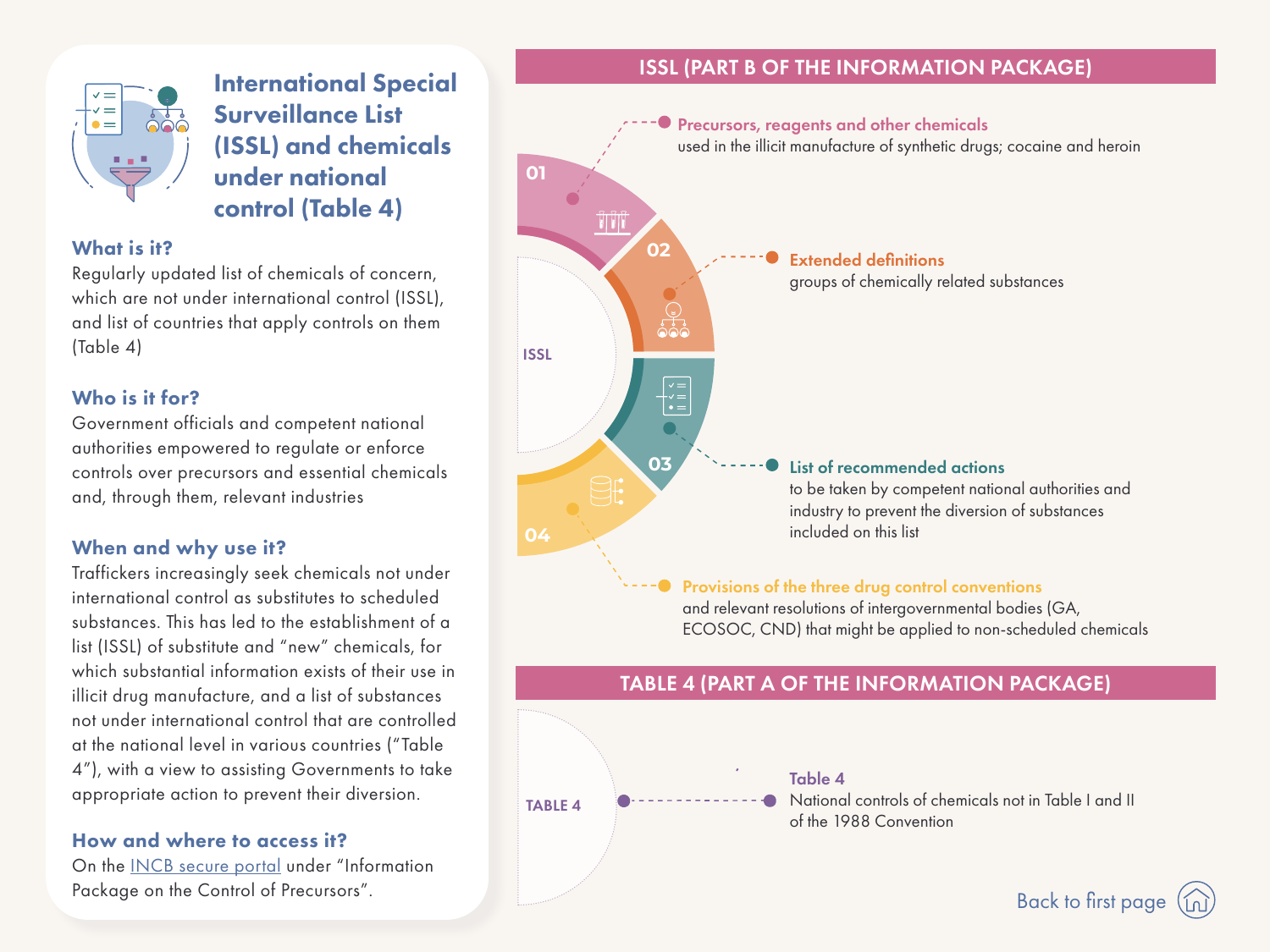<span id="page-5-0"></span>

**Industry** guidelines package

What is it? Guidance and awareness-raising documents

### Who is it for?

Regulatory, law enforcement authorities and other national authorities concerned with precursors-related matters

# When and why use it?

Trustful cooperation with industrychemical, pharmaceutical and companies concerned with trade and distribution of substances - is a central pillar of the global precursors control system. The package contains several resources in various forms (brochure, technical guidelines, practical notes, model memorandum of understanding) based on which Governments and industry can develop or enhance voluntary partnerships.

# How/where to access it?

The brochure is available [here](https://www.incb.org/documents/PRECURSORS/PROJECTS/PPP/Public-Private_Partnerships_Brochure.pdf). Other resources are available on the I[NCB secure](https://www.incb.org/incb/en/precursors/cna.html)  [portal](https://www.incb.org/incb/en/precursors/cna.html) or on request for use by national authorities.



[Back to first page](#page-0-0)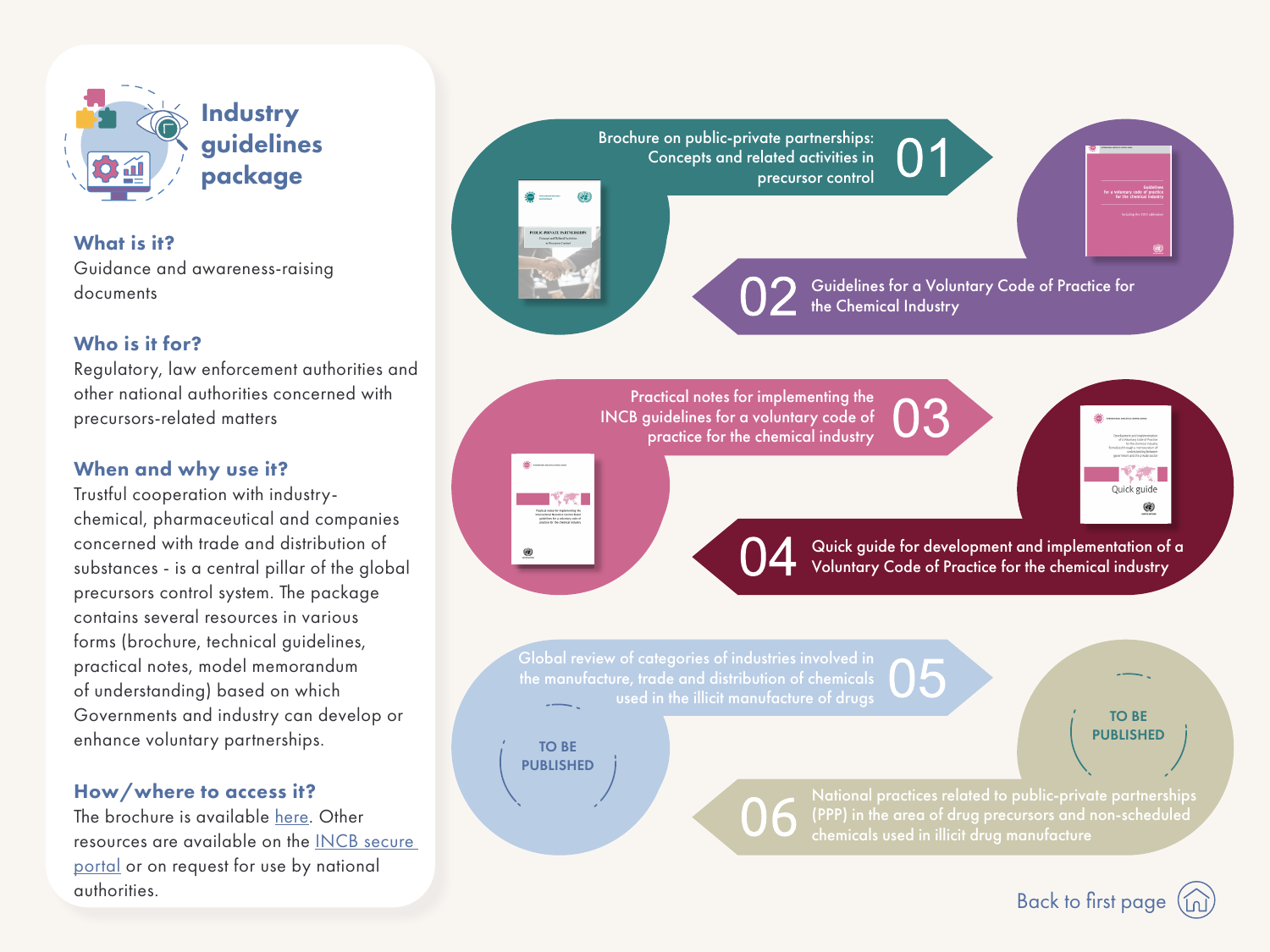<span id="page-6-0"></span>

Precursor **Chemical** Monographs 2020

#### What is it?

Reference material with technical information on more than 95 chemicals

### Who is it for?

Regulatory authorities, law enforcement and other national authorities concerned with precursors-related matters

# When and why use it?

The document responds to the need of Governments to be able to identify an ever-increasing range of chemicals and combinations of chemicals. It includes a comprehensive list of English language synonyms of substances, which seeks to make the identification of the chemicals easier to the users. Most of the chemicals listed in the document are dual-use chemicals, with significant legitimate applications.

# How/where to access it?

Available on the I[NCB secure portal](https://www.incb.org/incb/en/precursors/cna.html) or on request at [incb.precursors@un.org](mailto:incb.precursors%40un.org?subject=) (in English and Chinese).

# CONTENTS OF THE PRECURSOR CHEMICAL MONOGRAPHS



[Back to first page](#page-0-0)